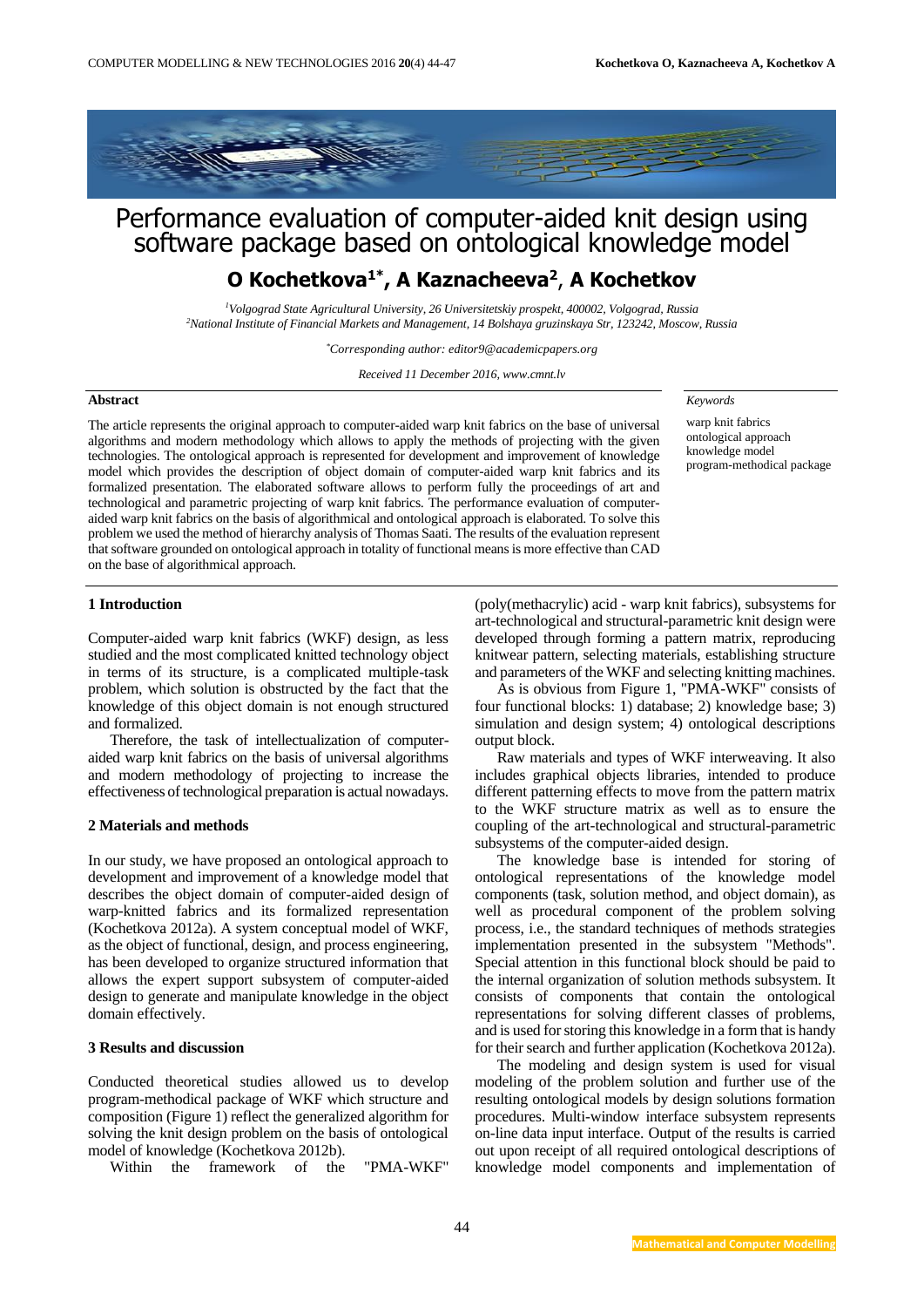project procedures in subsystems of art-technological and structural-parametric design of the WKF.

The ontologies obtained by means of this system are displayed in the ontological descriptions output block that allows control of the design process at all stages of its implementation. Consider the operation stages of the user working with "PMA-WKF" program-methodical package (Figure1).



FIGURE 1 The structure and composition of the "PMA-WKF" package

Stage I. The description of a certain problem situation is put into the program. In the course of dialogue with the designer, informal and abstract description of a problem situation is transformed into the description of the specified task.

Stage II. On the basis of the received specification, the formulated task is attributed to one of the design objectives (either art-technological or structural-parametric), and the selection of appropriate ontological description components is conducted out of "Tasks class" subsystem. Then, using the data input block, the software package constructs the ontology of task by filling it with a specific content.

Stage III. Using the "Methods" subsystem, the software package selects the problem solving method. This subsystem contains various decision making methods in the context of their specific application to a particular class of design tasks. All knowledge that affect the choice of method is transmitted into the "Task – Methods" subsystems interaction block, where they are interpreted in terms of selected method to identify the indication axioms. Ontology of subsystems interaction is dynamically changed in each specific case; therefore, it is assumed setting in the subsystems interaction block the base ontology template of a given type with the most common concepts and relations that are applicable to any interaction.

Stage IV. To fill the method with data of object domain, the interaction ontology of the "Methods - Object domain" subsystem is developed, which interprets the method in terms of the object domain. Data needed by method to find project solution of the task in the object domain, is selected from the "Object domain" subsystem. At the object level, software package data input block is used to build the final version of ontology for adjustments of existing components

of the object domain ontology descriptions. The designer has the opportunity to update the ontology with new concepts and relationships, as well as to change its structure.

Stage V. The desired design solution is formed on the basis of obtained ontological knowledge model, the data from object domain and executed implementation procedure, defined by the selected ontology method.

One of the most important "PMA-WKF" blocks is a knowledge modeling system carried out by the user, and subsequent design process. It was implemented as a set of data input blocks for reflection of existing ontological descriptions of knowledge model components and design outputs. The object-oriented programming language C# (C Sharp), combining object-oriented and context-oriented concepts, was selected as the implementation medium.

Testing of the "PMA-WKF" program-methodical package in terms of solving the problem of computer-aided art-technological and structural-parametric design of wefting warp-knitted fabrics has shown its correctness and suitability for solving the problems concerned the engineering preparation of sewing production.

The major task of computer-aided design development, improvement and introduction into manufacturing is the evaluation of their performance efficiency, i.e. the optimal use of the available analyzable resources system to achieve the ultimate results. In this regard, the application of efficiency assessment methods, conduction of comparative analysis, comparison of the investigated objects, as well as identification and selection of priorities is quite relevant. To solve this task, we used the hierarchy analysis technique developed by **T Saati** (Saati 1993). The method is based on the decomposition of complex problem, i.e. its presentation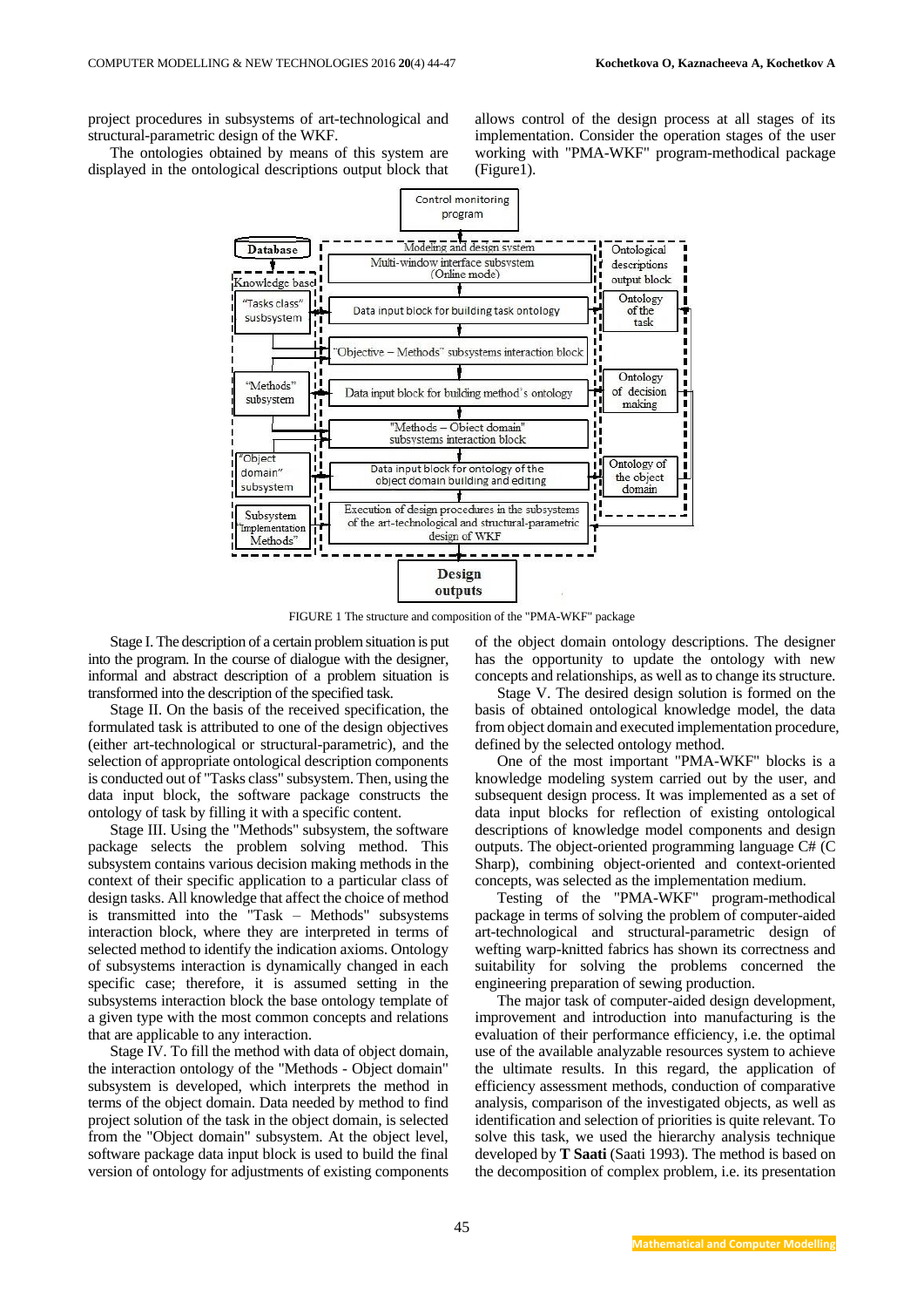in the form of a structured set of components or criteria, whose interrelationships are formed in a hierarchical version of the presentation. The top of the hierarchy is the common goal, i.e. the desired state of the system. The next level is detailing of total goal in terms of selecting criteria, components or forces that influence the achievement of the indicated result. The lower level of the hierarchy contains possible alternatives, whose priority needs to be evaluated.

The hierarchy analysis technique involves the operation of pairwise comparison of individual hierarchy components (Diligensky, 2004). The results of the evaluation are presented in the form of a set of pairwise comparisons matrices:

$$
B = \begin{bmatrix} b_{11} & b_{12} & \dots & b_{1n} \\ b_{21} & b_{22} & \dots & b_{2n} \\ \dots & \dots & \dots & \dots \\ b_{n1} & b_{n2} & \dots & b_{nn} \end{bmatrix} .
$$
 [1]

In the matrix B, each element bij determines the expert's subjective opinion regarding the significance of the estimated i-th component of the hierarchy with respect to jth component. Such matrices are compiled for comparison of the importance of each lower level elements relative to higher level. The assessment of the hierarchy elements is carried out in accordance with a nine-point scale of relative importance. On the basis of expert judgment matrices, the local priorities are calculated for each specific matrix, as well as the quality criteria of expert evaluations. Local priorities are formalized in the form of the main eigenvector of matrix V. Common way of finding eigenvectors is an approach based on finding the geometric mean. In accordance with this technique, the eigenvector component of i-th row is given by formula:  $v_i = \sqrt[n]{b_{i1} \times b_{i2} \times ... \times b_{in}}$ .

Then all the components vn of the eigenvector are normalized per unit through dividing by the sum, and these values define the local importance of relatively assessed elements. Experts' evaluation quality criteria are found on the basis of the calculation of judgments consistency indicators for each matrix of pairwise comparisons with regard to the maximum eigenvalue of the matrix.

The final stage of the method is finding of the integral generalized ratings of alternatives importance. The local priorities contraction procedure consists in determination of the weighted sums for all the elements of the same level that take into account the weighting factors (priority vectors) of higher level in the hierarchy. After determining the values of global priorities, a definitive conclusion is made about the relative importance of the evaluated alternatives.

Let conduct performance evaluation of the warp-knitted fabrics design using "PMA-WKF" by a set of the following indicators: generality, structuredness and formalization level of object domain knowledge, as well as the quality of the designed technological process. To identify, compare and prioritize we confront the investigated object with software products, based on algorithmic approach.

The elements of the considered software products include: 1) the art-technological design subsystem; 2) the structural-parametric design subsystem; and 3) servicing subsystems. The efficiency is determined by several factors: functionality, time resources, used resources, and the calculation accuracy. Figure 2 shows the hierarchy of the system for evaluation of effectiveness factors. The lower level forms the system describing variables  $x = (xi)$ ,  $i = 1$ , n. The resulting efficiency y is formed taking into account the weighting coefficients at the previous levels.



FIGURE 2 The hierarchy of the system for evaluation of effectiveness factors

In general form, the hierarchical synthesis operator can be written as follows (Diligensky 2004):

$$
v_{ij(l+1)}^{l+1} = \sum_{j(l)=1}^{n(l)} v_{ij(l)}^l v_{ij(l+1)}^{l+1}, l = \overline{1, L},
$$
 [2]

where  $L - i$ s the number of hierarchy levels;  $n(L) - i$ s the number of elements at the levels  $[n(1)=n, n(L)=1]$ .

Quantitative estimation of  $y(x)$  is determined by the formula:

$$
y = \sum_{i=1}^{n} v_{i1}^{L} x_i, y \in [0,1].
$$
 [3]

Three the pairwise comparisons matrices filled in by the experts are presented below.

| Matrix $V_1^1$ |     |   |      |      | Matrix $V_1^1$ |  |                |  |     |      |     |      |
|----------------|-----|---|------|------|----------------|--|----------------|--|-----|------|-----|------|
|                | 3   |   | 0.5  |      | 0.4            |  |                |  | 3   | 0.5  |     | 0.4  |
| 0.33           | 1   |   | 0.25 |      | 0.67           |  | 0.33           |  | 1   | 0.25 |     | 0.67 |
| $\overline{2}$ | 4   |   | 1    |      | 0.29           |  | $\overline{2}$ |  | 4   | 1    |     | 0.29 |
| 2.5            | 1.5 |   | 3.5  |      |                |  | 2.5            |  | 1.5 | 3.5  |     |      |
| Matrix $V_2^2$ |     |   |      |      |                |  | Matrix $V_3^2$ |  |     |      |     |      |
| 1              |     |   | 4    |      | $\overline{c}$ |  | 1              |  | 0.5 |      | 1.5 |      |
| 0.25           |     | 1 |      | 0.33 |                |  | 2              |  |     |      |     |      |
| 0.5            |     | 3 |      |      |                |  | 0.67           |  |     | 0.33 |     |      |

The uniformity indicators of the experts' judgments for compiled matrices equal to following:  $G11 = 0.016$ ;  $G12 =$ 0.048; G22 = 0.050; G32 = 0.035. All indicators are less than 0.1 that testifies the consistency of composed matrices of paired comparisons. The values of the priorities vectors, resulted from processing the expert matrices of pairwise comparisons in accordance with the hierarchy (see Fig.2), are given in Table 1.

TABLE 1 The values of the priorities vectors

| ٠                                                                     |      |      |      |      |
|-----------------------------------------------------------------------|------|------|------|------|
| $V_i$                                                                 | 0.19 | 0.11 | 0.27 | 0.43 |
|                                                                       | 0.56 | 0.33 | 0.28 | 0.25 |
| $\begin{array}{c} \mathbf{v_{1j}}^2 \\ \mathbf{v_{2j}}^2 \end{array}$ | 0.12 | 0.45 | 0.17 | 0.37 |
| $v_{3i}^2$                                                            | 0.32 | 0.22 | 0.55 | 0.38 |